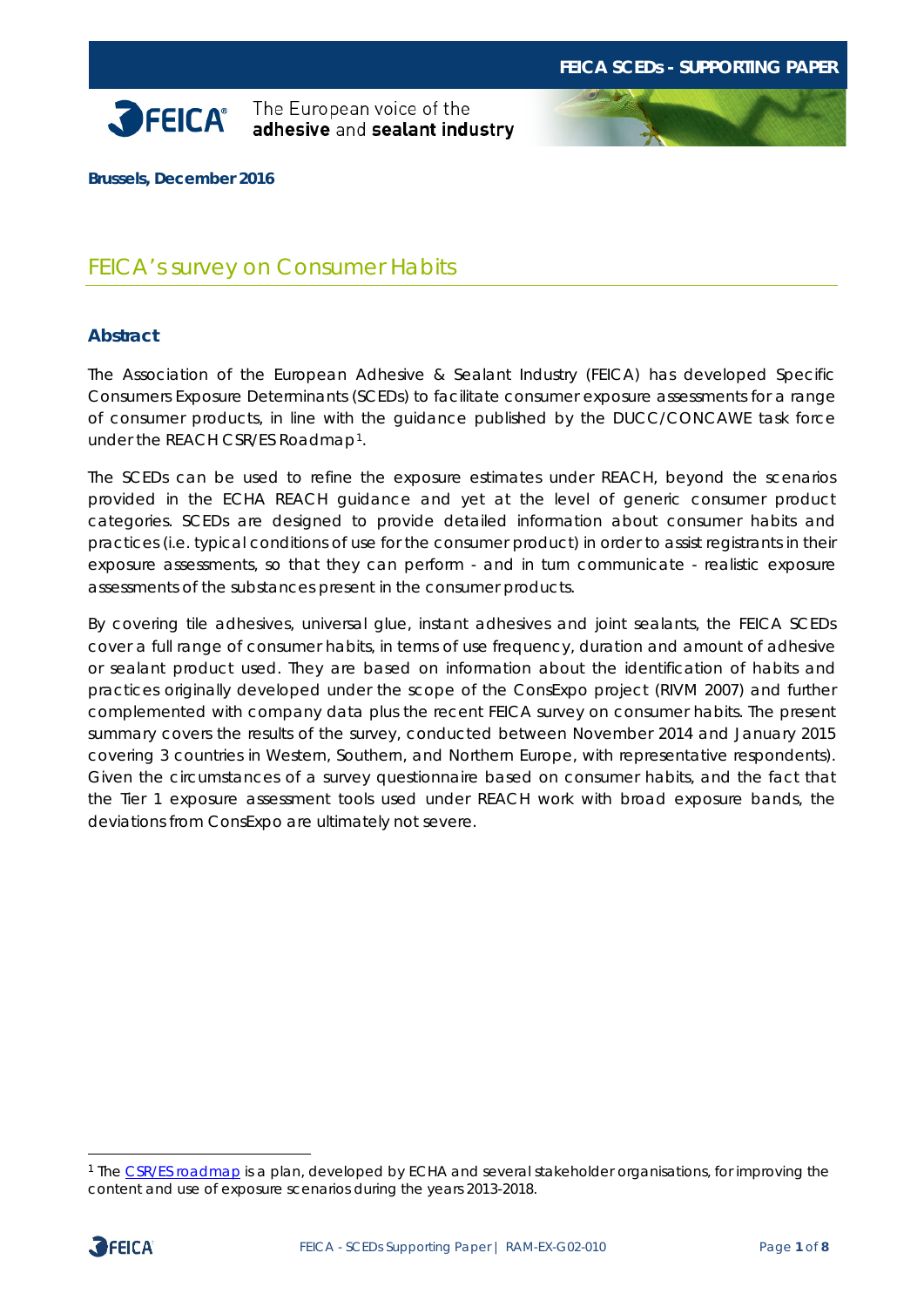### **1. Introduction / Objectives**

Chapter R15 of the Guidance on Information Requirements and Chemical Safety Assessment aims to ensure that no unsafe consumer uses exist. Therefore, it is necessarily conservative (ECHA 2016)<sup>2</sup>.

In order to perform a consumer exposure assessment under REACH, at least the following information is needed:

- a minimum amount of information on the substance properties (e.g. vapour pressure and molecular weight)
- a generic use description (in particular the Product Category [PC] or sub category)
- the operational conditions of use

These conditions of use are included in the Specific Consumers Exposure Determinants (SCEDs), and are expressed in a form that can be easily fed into the most widely used exposure assessment tool ECETOC TRA (ECETOC 2014) and models derived therefrom (e.g. the ECHA CHEmical Safety Assessment and Reporting tool, CHESAR). This correlation is also the reason, why the SCEDs are subject to the tool's underlying science, assumptions, and also inherent methodological limitations (DUCC/CONCAWE 2014).

SCEDs have been developed to transparently document the way the products are commonly used by consumers. Therefore, they describe typical habits and practices of consumer products (e.g. quantity of product used, frequency of use, place of use…) and are thus not substancespecific.

It is to be noted that only four FEICA SCEDs exist to represent the many different types of adhesives in the market (FEICA 2016). This is possible because each of the four main product categories (PC) corresponds to wider product sub-categories, and reflects the areas with the highest exposure conditions within these sub-categories. Thus, PC "Universal glues" represents all exposure situations that are characterized by low or medium amounts, small or moderate size surfaces, and a high frequency of use. This means that, for instance glue sticks or superglues - that are used in small quantities, are represented by wood glues or construction glues, that are applied in much higher amounts. Correspondingly, PC "Glues Do it Yourself-use" (DIY) represents all exposure situations that are characterized by high amounts, large surfaces, and low frequency of use (examples: carpet glue, tile glue, wood parquet glue). On the other hand, PC "Joint sealants" represents exposure during sealing off long small gaps to obtain an air- and water-tight joint (examples: joint sealants delivered in cartridges). The fourth PC "Spray Glues" represents exposure situations where aerosols are formed and so can be inhaled.

Currently, the default parameters for estimating consumer exposure are based on the ConsExpo 4.1 (Consumer Exposure) computer program that - amongst others - enables the estimation and assessment of exposure to substances from adhesives. The ConsExpo tool - developed by the Dutch National Institute for Public Health (RIVM) in collaboration with ANSES (France), BfR (Germany), BAG (Switzerland), as well as Health Canada - is recommended as Tier 2 tool for the assessment of chemicals (REACH) and biocides. Like the program itself, also the exposure parameters have been widely used - e.g. as input for the Tier 1 exposure tool ECETOC's Targeted Risk Assessment (hereafter TRA).

Exposure information is provided in the so-called factsheets (here: W. ter Burg, W., et al., 2007). However, the underlying data leading to the defaults (use frequency, application duration, amount used and skin contact) are estimates based on limited empirical data collected in the Netherlands. Therefore, it should be examined, for instance by means of an international survey, whether the assumptions relating to the use of adhesives are still justified.

As a consequence, further to the research literature (previously done and reviewed), FEICA conducted a survey to gather information from other countries aiming to obtain constructing quantitative data to support the assumptions for adhesives and sealants.

<span id="page-1-0"></span> <sup>2</sup> The Guidance on IR&CSR chaper 15 (consumer exposure) has been recently updated – not at the time of the present work.

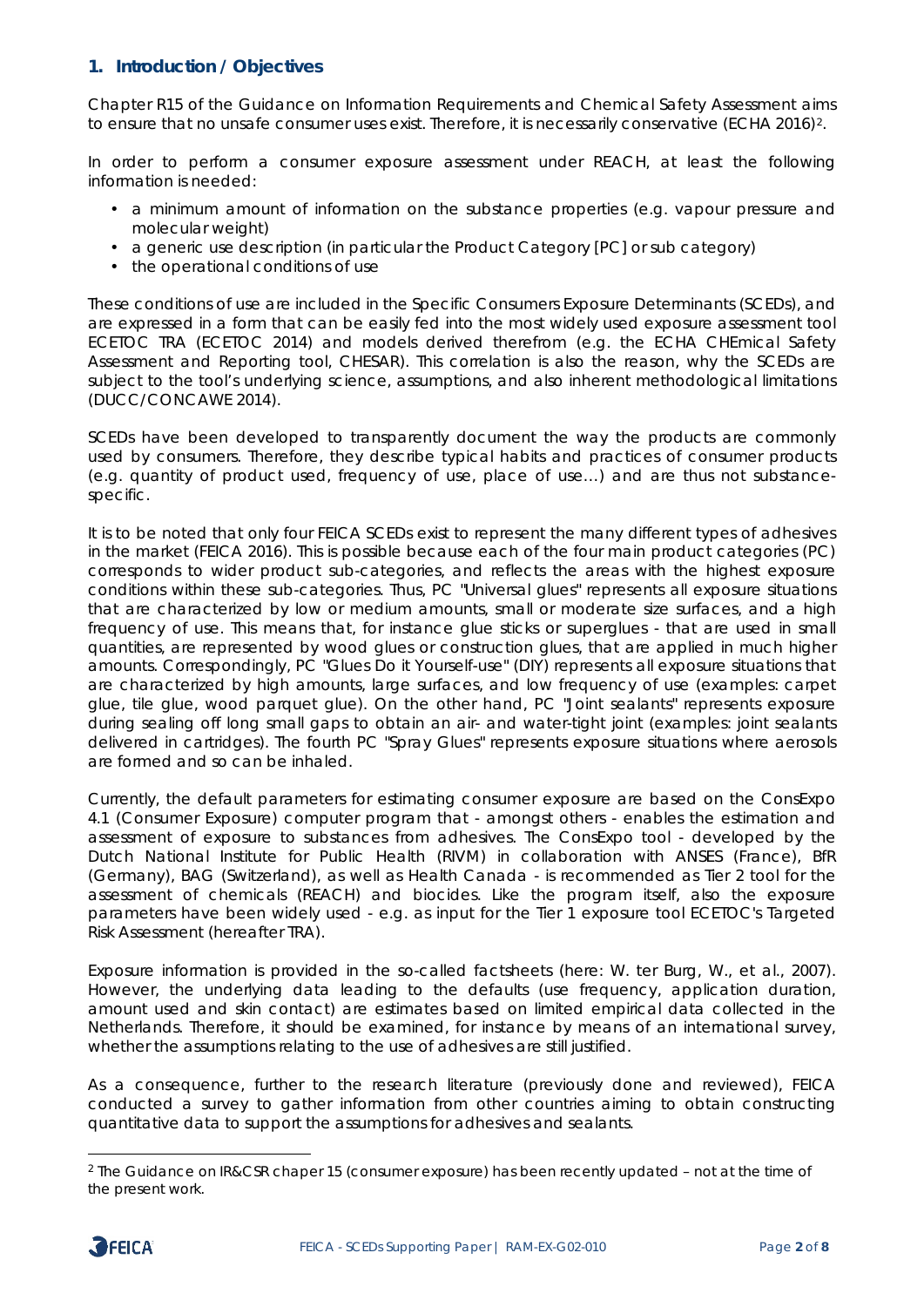#### **2. Methodological aspects of the survey**

FEICA asked *InSites Consulting* to conduct a consumer survey on glues and sealants in 3 European countries, representing different well-known habits and uses:

- Spain (as example of Southern countries),
- Finland (as example of Nordic countries) and,
- Germany (as example of Central-Europe).

A minimum of 500 respondents took part per country (1516 in total – online questionnaire, recruitment via panel, men and woman, aged 18-65, and having used at least one type of adhesive or sealant during the last year)

For each country, the consulting firm interviewed a panel - representative of the national population in terms of age and gender - based on an online questionnaire. To get the most accurate answers as possible on the different exposure determinants to be analysed, thus providing adequate quantitative estimations, the questionnaire was specifically developed to minimise margin for error and to assist participants with pictures and illustrations (Fig 1).

From this gross sample, the final sample (target population) was selected based on the usage of different types of adhesives (\*) in the past year – i.e. only those 500 respondents, from each country, who have used at least one type of the glues detailed below in the past year:

- Regular glues (universal glues for stationery, tinkering tasks, hobby or household purposes, spray glues)
- Wallpaper-, parquet-, and carpet glues (representative for DIY use)
- Tile glues (incl. glue for both floor-tiles and/or wall-tiles)
- Sealants (\*): It is to be noted that in the case of sealants the usage was measured only amongst the final target group population (i.e. Europeans who have used glues in the past year). Therefore, the penetration rate for sealants can only be derived amongst such target group.



#### **Figure 1 - Type of container used as an indicator for the amount used**

To avoid false estimations on the amounts used the participants were not directly asked how much product they have exactly used, but which kind of package (and size) they bought, and which portion of the product they have approximately used during their last glue or sealant job. The questions were substantiated with suitable in-house information about the different packaging types and sizes. Fig. 2 shows an example of the spectrum of aggregated answers and their interpretation.

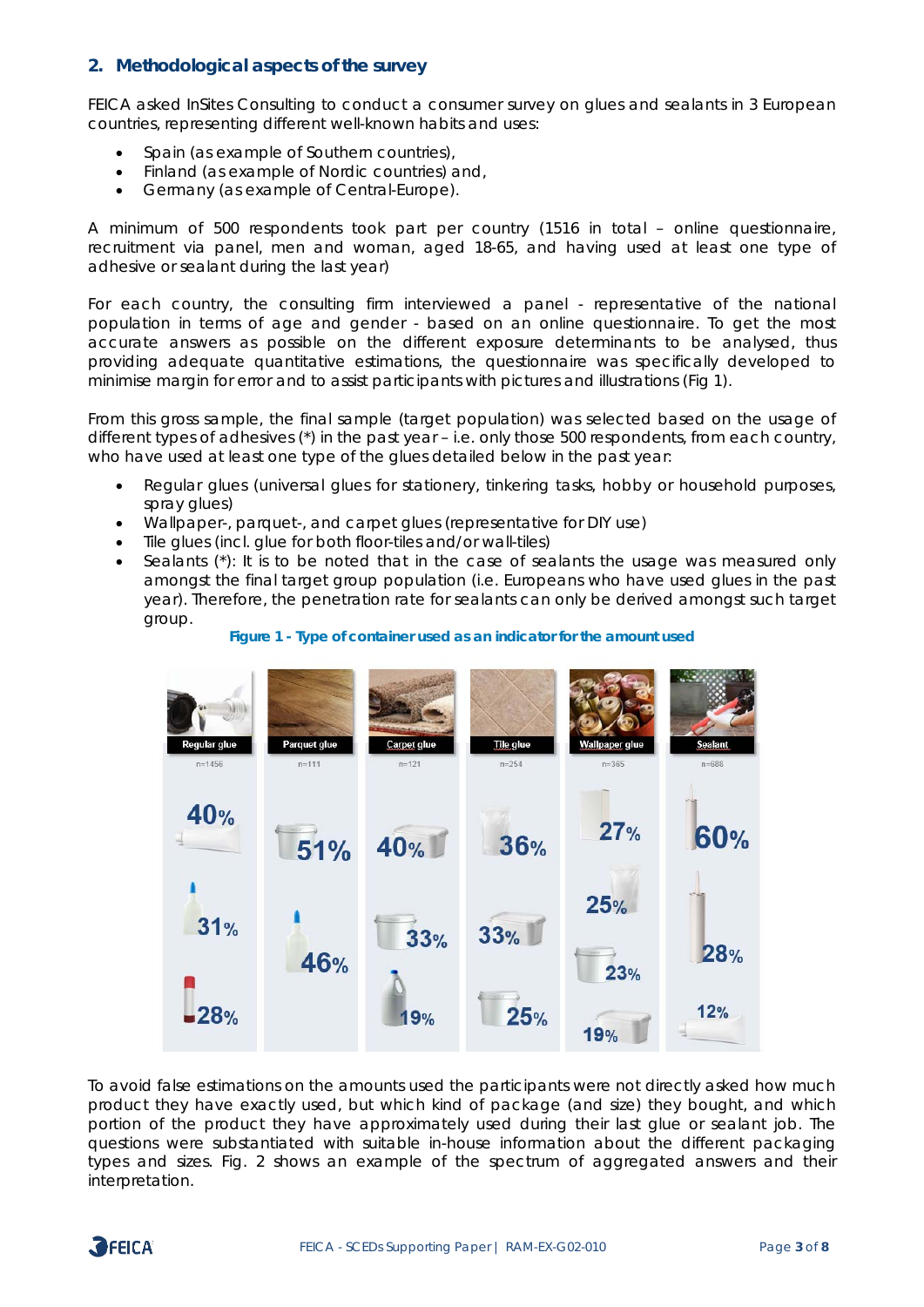Fig. 2: Example regular glue. 4 of 10 users of regular glues used the tube container for their last glue job. The bottle is also quite popular with 31% of the consumers, and the stick with 28%. The majority of the users of regular glues (70%), have only used a small portion of the product during their last glue job (regardless of the type of container).

#### **Figure 2 - Example regular glue**



In the same way, participants were asked about which part(s) of the body came effectively in contact with the product, and the answers were subsequently substantiated according to the default values from the REACH Technical Guidance Documents (see Tab. 1).

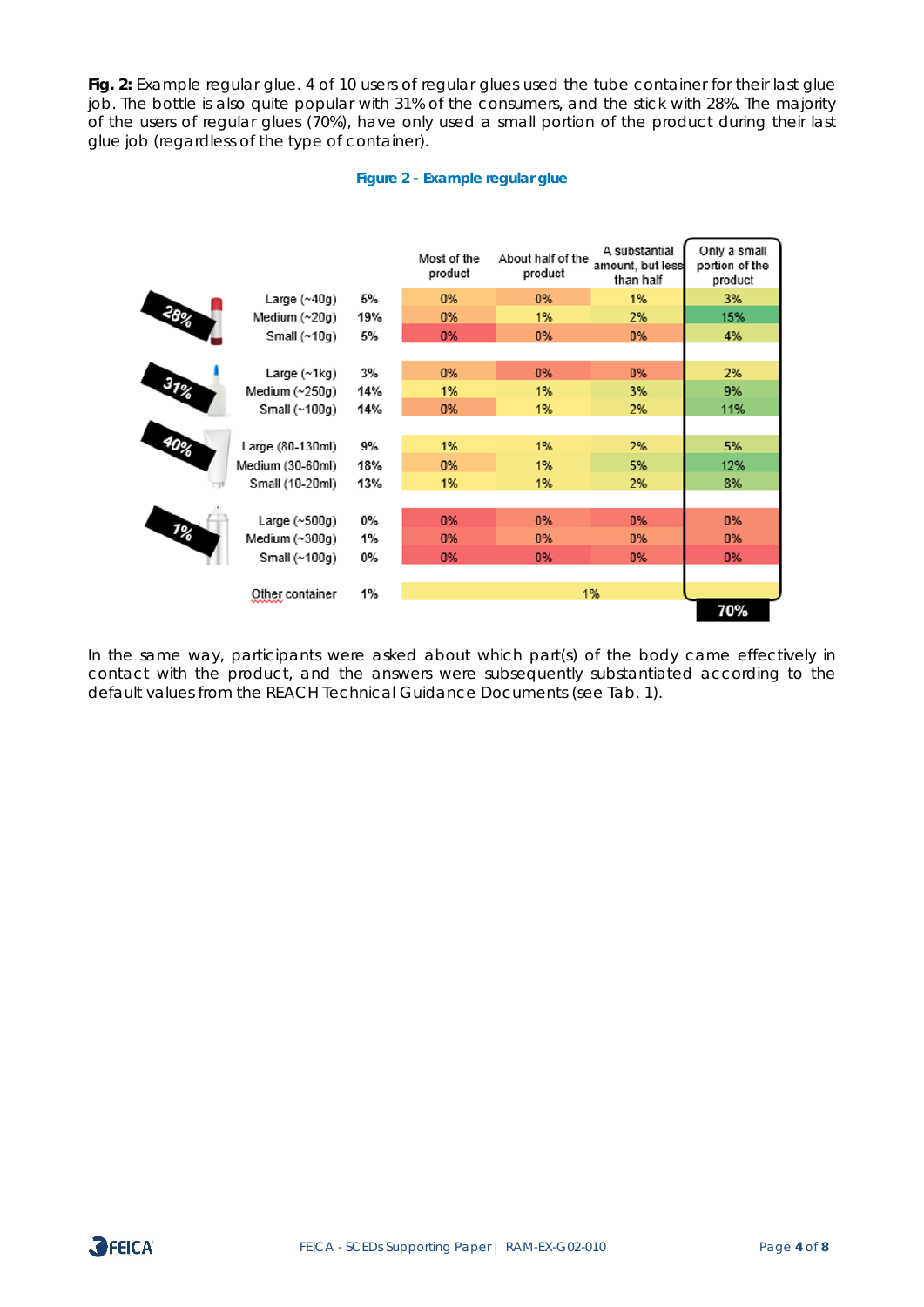**Tab. 1:** Answers regarding skin contact during the glue job and their interpretation

| Answers to questions concerning skin contact | Affected skin area [cm <sup>2</sup> ] |
|----------------------------------------------|---------------------------------------|
| No contact at all                            | $\Omega$                              |
| Mainly fingertips (2 fingertips)             | $\mathfrak{D}$                        |
| Mainly fingers                               | 230                                   |
| Mainly fingers and hand palms                | 430                                   |
| Both hands                                   | 860                                   |
| Both hands and forearms                      | 1900                                  |

Another important feature to consider is the 'size of the sample'. Although at first view the samplesize is statistically sufficient for each country ( $>= 500$ ) it is important to note that in some cases, due to the low penetration rates (i.e. how often the respondents have used specific types of glue in the past year), the resulting low sample-size for a particular statistic at national level brings a high margin of error.

As an extreme example, while nearly all of the 501 respondents in Finland have, at least once, used a regular glue during the last year, apparently only ca. 2% have applied a parquet glue. Besides the aspect that the result is by far not consistent with the default REACH assumption that all kinds of consumer products are used on a daily basis, the margin of error for such a result would be  $\pm 31\%$ . and thus, too high for further statistical evaluations. In consequence, all evaluations were only performed on an aggregated European level.

For the product category "Spray Glues", even on European level, there were not enough responses (< 10) available to perform a reassessment (see also Fig. 2). Therefore, it was decided to leave this category unchanged.

### **3. Percentile values**

Basic common TRA & ConsExpo assumptions for consumer exposure are:

- frequent use
- application of a high concentration and large amount
- of a substance with overestimated fugacity
- in a small room with poor ventilation
- and a relatively long stay in that room.

As an example, the algorithm used within TRA for calculating inhalation consumer product exposure consists of 10 parameters that are multiplied by each other. If the value of each of these parameters is set e.g. at its 90th percentile value, then the probability of exceeding that value is, per parameter, 0.1. However, the probability to simultaneously exceed the 90 percentile values of two parameters is 0.12 = 0.01 = 1% (assuming the parameters are uncorrelated). For *n* independent parameters, this probability is 0.1<sup>n</sup>, a very small number if n is large (10<sup>-8</sup> % in the case of 10 parameters).

Therefore, as is the case for ConsExpo, a "realistic worst case" estimate is chosen whereby the single determinants are set at the 75th percentile value. Under this assumption, the probability of two uncorrelated parameters simultaneously exceeding their 75th percentiles is  $0.25^2 = 0.0625$  (6.25 %). Multiplication of two 75th percentile parameter values results in a 93.75th percentile (100 – 6.25). Still,  $0.25<sup>n</sup>$  results in a very small number if n is large  $(0.25<sup>10</sup> = 9.5 \times 10<sup>-5</sup> \%)$ .

Given the number of parameters and their correlation it is expected that, in general, the calculated overall values for inhalational and dermal exposure will result at least in a 99th percentile.

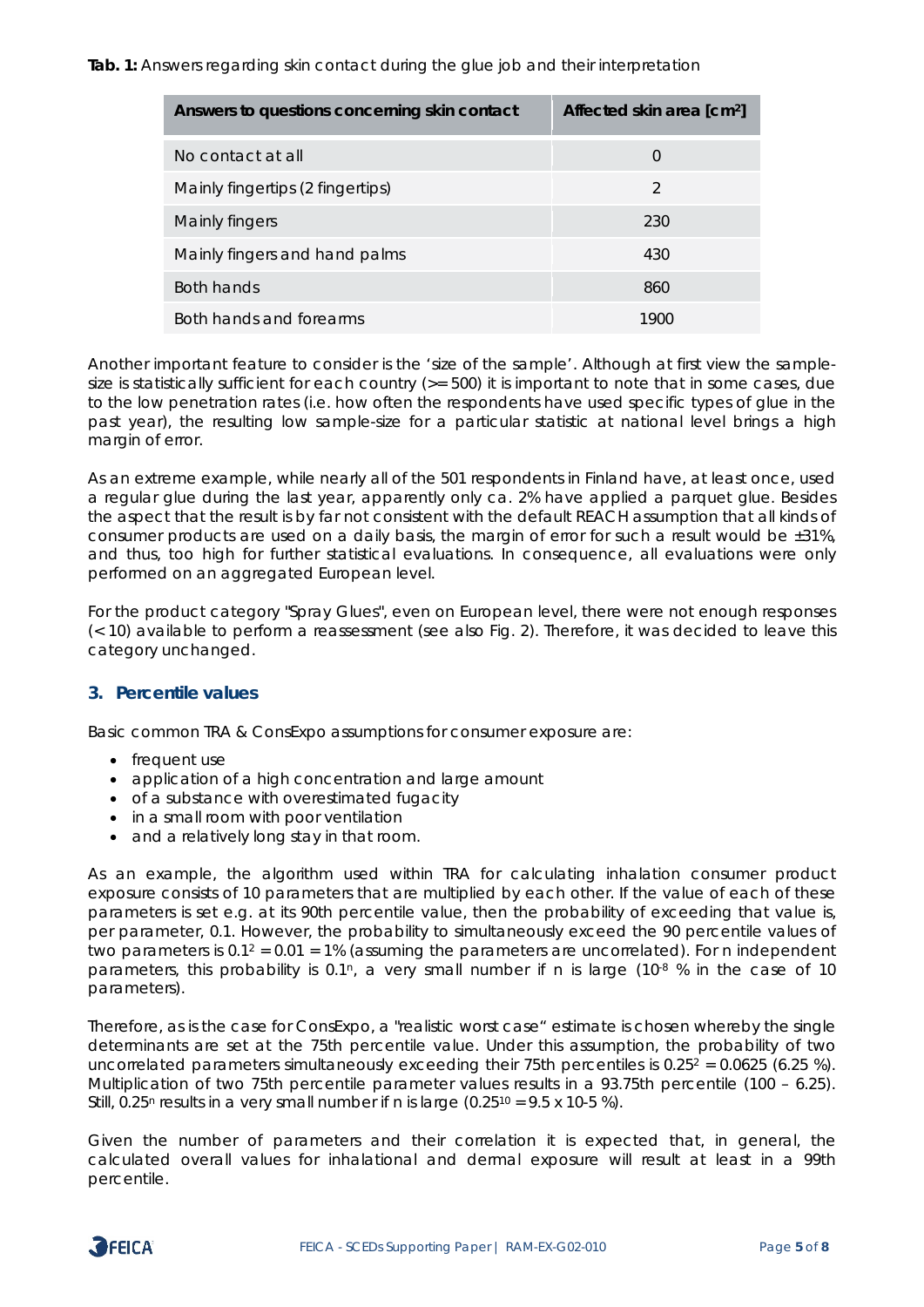# **4. Main survey results**

|                         | PC "Regular glues"  |                     | Skin contact area                        |  |
|-------------------------|---------------------|---------------------|------------------------------------------|--|
|                         | <b>FEICA survey</b> | ConsExpo 4.1        | ■ No contact                             |  |
| Frequency of<br>use     | 1 / month           | $1$ / week $*$      | • Mainly fingertips                      |  |
| Application<br>duration | $\leq 15$ min       | 20 min *            | • Mainly fingers<br>• Mainly fingers and |  |
| Product<br>amount       | $\leq 25$ g         | $10 g^*$            | hand palms<br><b>Both hands</b>          |  |
| Skin contact<br>area    | $2 \text{ cm}^2$    | 2 cm <sup>2</sup>   | <b>Both hands and</b><br>forearms        |  |
| PC "Glues DIY-use"      |                     |                     | Skin contact area                        |  |
|                         | <b>FEICA survey</b> | ConsExpo 4.1        | No contact                               |  |
| Frequency of<br>use     | $>1$ / year         | $1/8$ / year $*$    | • Mainly fingertips                      |  |
| Application<br>duration | $\leq$ 240 min      | 480 min *           | • Mainly fingers<br>- Mainly fingers and |  |
| Product<br>amount       | $\leq$ 5 kg         | 22 kg *             | hand palms<br><b>Both hands</b>          |  |
| Skin contact<br>area    | 10 cm <sup>2</sup>  | 430 cm <sup>2</sup> | <b>Both hands and</b><br>forearms        |  |
| PC "Joint sealants"     |                     |                     | Skin contact area                        |  |
|                         | <b>FEICA survey</b> | ConsExpo 4.1        | No contact                               |  |
| Frequency of<br>use     | 2 / year            | $3$ / year $*$      | • Mainly fingertips                      |  |
| Application<br>duration | $\leq 30$ min       | 30 min *            | • Mainly fingers<br>• Mainly fingers and |  |
| Product<br>amount       | $\leq 300$ g        | 75 g *              | hand palms<br><b>Both hands</b>          |  |
| Skin contact<br>area    | 2 cm <sup>2</sup>   | 2 cm <sup>2</sup>   | <b>Both hands and</b><br>forearms        |  |

(\*) Estimates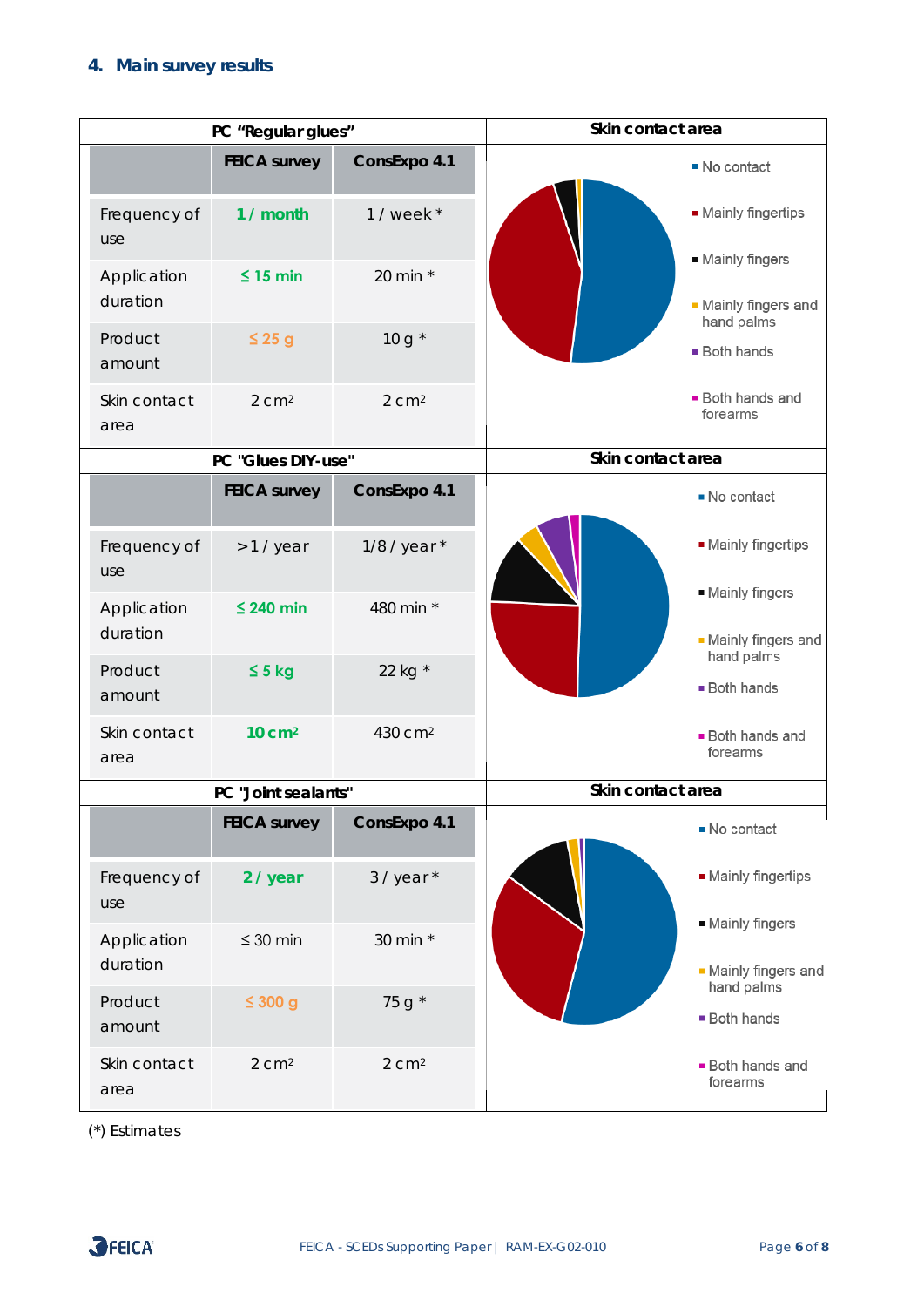### **5. Summary and conclusions**

An initial evaluation of the algorithms and parameter inputs of ConsExpo and TRA identified a high impact on the exposure estimate of the following product-specific parameters: "use frequency", "skin contact area", "application duration" and "amount of product used".

Both ConsExpo and the SCEDs factsheets provide specific use frequencies for different product types. The results of the survey, for all the product-subcategories showed a lower empirical value than those from ConsExpo (albeit less significant for sealants, probably due to the target group).

With regard to the skin contact area, the critical step consists of assigning the body parts that are assumed to be in contact with the product. For sealants and regular glues, the survey and ConsExpo assume the same contact area (finger tips). However, the factsheet provides a skin contact area of 430 cm2 for parquet glue and tile glue, reflecting the skin surface of one hand. This is not confirmed by the survey results, where, aside from a small minority, at most the fingers are affected.

At first glance the differences in product amounts used for all categories seem to be considerable. For sealants and regular glues the ConsExpo estimate is lower than the empirical values, whereas for DIY-use the reverse is true. The main explanation for this is that the amount used is case-specific and depends more than other parameters on the respective boundary conditions. As an example, per definition the TRA scenario-independent parameter "room volume" for all different tasks is set to 10 m3 (i.e. the size of a bathroom). On the other hand, according to the ConsExpo factsheet it is assumed that parquet glue is applied in a small living room of 58 m3. While the living room exposure scenario is realistic, it would be unrealistic to transfer the corresponding amount of 22.6 kg glue directly and without scaling to the bathroom scenario. A huge overestimation of the exposure would be the direct consequence. A consequence is, that the input parameters "product amount" can still only be calculated involving assumptions on additional parameters. Interestingly, although there is a strong correlation between the parameters 'amount used' and "application duration", in this case again the differences are not very pronounced.

The survey shows both positive and negative deviations from the original ConsExpo estimates within the expected range. Despite the questionnaire was developed to minimise margin for error, the possibilities of error of a consumer-survey needs to be considered when drawing conclusions, as they depend on factors such as the memory of participants - which can be estimated only imprecisely, but it would be certainly wrong to expect a precision in the range of positions after the decimal point. Bearing this in mind, nevertheless, the present results for exposure assumptions concerning DIY products seem to have been too conservative and, by contrast, slightly too low for the application of sealants. This results can be partly explained by the fact that users in the Netherlands apply glues and sealants differently compared to inhabitants of other countries. The example of the parameter "product amount" illustrates that especially survey answers that are coupled to specific boundary conditions are not directly comparable, and in the case of sealants and parquet glue cannot be interpreted based on the results of the survey alone.

In conclusion, the new information on the use of adhesives and sealants in Europe shows that deviations between survey results and ConsExpo input parameters are ultimately not severe.